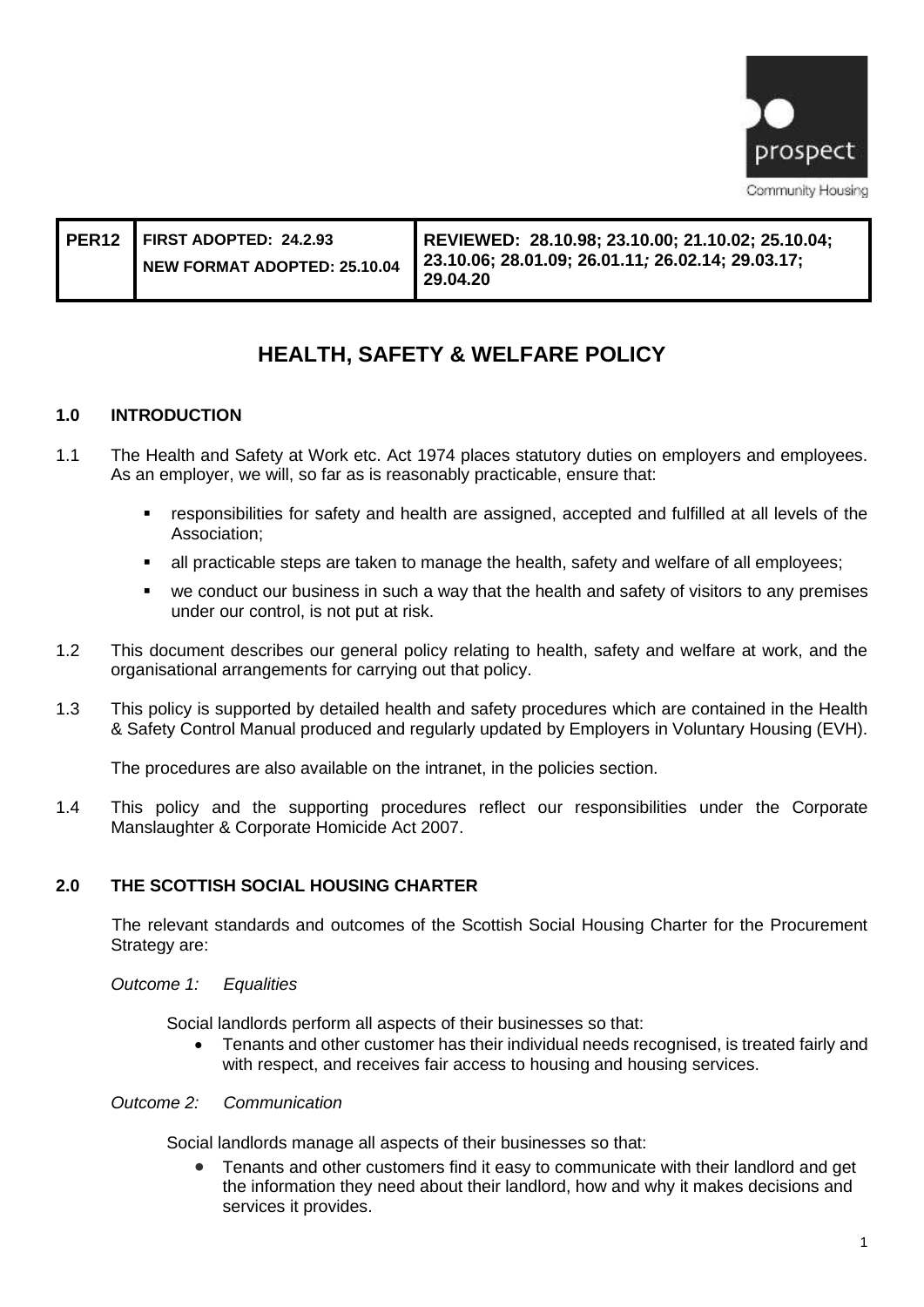## *Outcome 5: Repairs, maintenance and improvements*

Social landlords manage all aspects of their businesses so that:

• Tenants' homes are well maintained, with repairs and improvements carried out when required, and tenants are given reasonable choices about when work is doe.

## **3.0 POLICY STATEMENT**

- 3.1 We will, in accordance with Section 2 of the Act and so far as is reasonably practicable, seek to ensure that we:
	- a) provide a working environment for all employees that is safe and without risks to health, covering such items as heating, lighting, ventilation, noise, ergonomics and cleanliness;
	- b) make adequate provisions for the welfare at work of our employees, including sanitary, washing and rest facilities;
	- c) provide and maintain free of charge any machines, equipment and protective clothing etc. necessary to ensure the health and safety of our employees;
	- d) devise and implement systems of work which are safe and without risks to the health, safety or welfare of employees, contractors and any other person involved in any activities or visiting any premises that are under our control;
	- e) devise and implement arrangements for the use, handling, storage and transport of articles and substances used at work, that are safe and without risks to health and safety;
	- f) provide the required information regarding machines, equipment and substances used at work detailing any conditions and precautions necessary to ensure that when properly used they will be safe and without risk to health;
	- g) provide employees with the required instruction, training and supervision according to their duties and responsibilities, to ensure their health and safety and that of their colleagues.
- 3.2 In accordance with Section 7 of the Act, it shall be the duty of all employees at work to ensure that they:
	- a) take reasonable steps to safeguard their own health and safety and that of any other persons who may be affected by their acts or omissions at work;
	- b) not only avoid thoughtless or reckless behaviour, but also take positive steps to understand the hazards in their workplace and the action required to avoid or minimise risks to health and safety;
	- c) co-operate with the Management Committee and their managers so far as is necessary to ensure compliance with any duty or requirement imposed on the employer, or any other person, under any relevant statutory duties.

## **4.0 ORGANISATIONAL ARRANGEMENTS FOR IMPLEMENTING THE POLICY**

4.1 The Management Committee has the ultimate responsibility for the health, safety and welfare of all employees.

The Management Committee is responsible for:

- approving the policy on health, safety and welfare;
- delegating responsibility for its implementation;
- monitoring compliance with the policy through receipt of regular reports.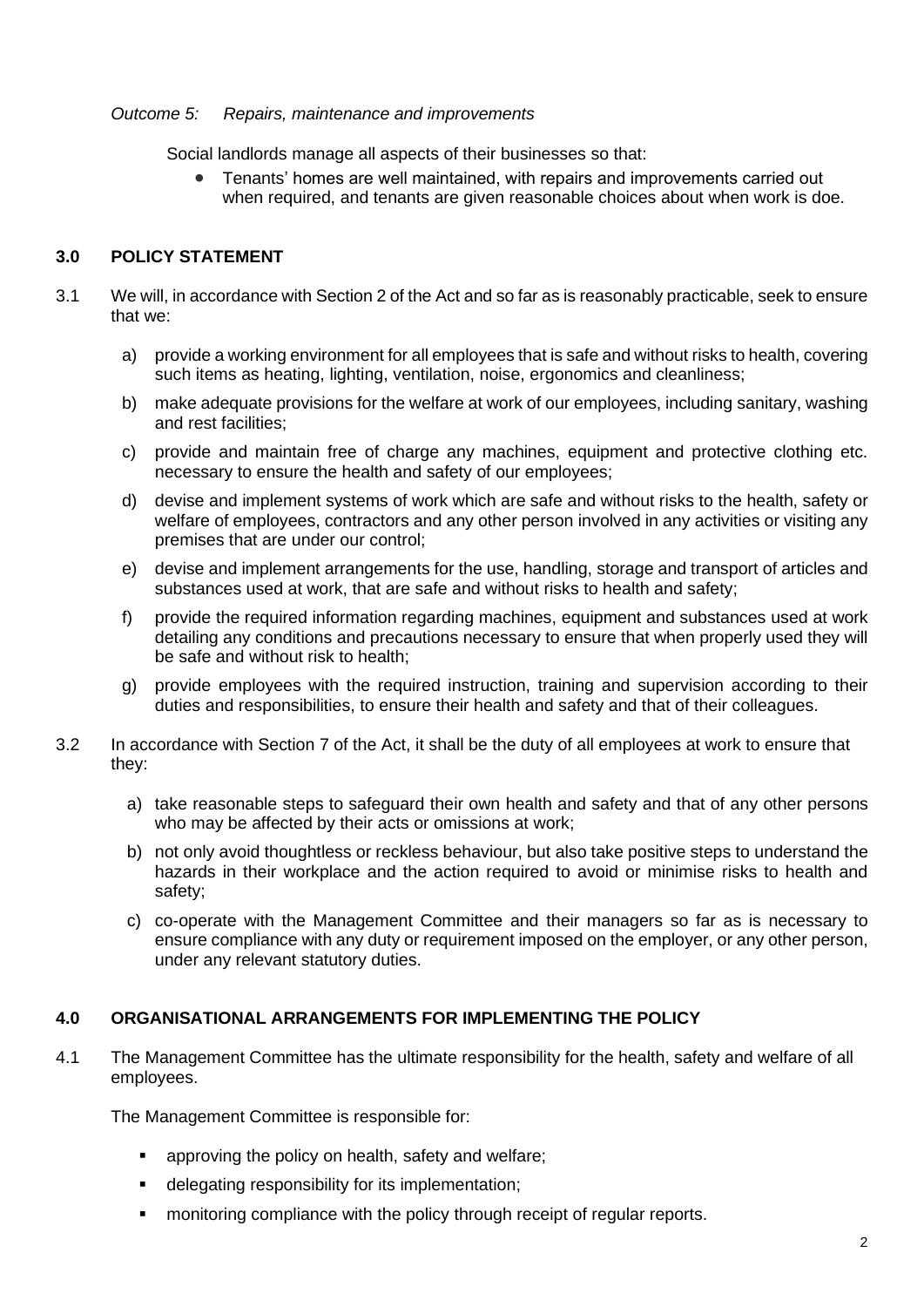For further details see Section 1.5 of the Manual.

4.2 Oversight of health, safety and welfare matters is delegated by the Management Committee to the Health & Safety Committee.

The Health & Safety Committee is responsible for:

- ensuring that the Association fulfils its responsibilities under the Health & Safety at Work Act, subsequent legislation and statutory Codes of Practice;
- monitoring the implementation of the Association's health, safety and welfare arrangements through the receipt of regular reports, statistics etc;
- reviewing the Health and Safety policy and the current procedures, and where required recommending amendments to the policy to the Management Committee, and approving amendments to procedures;
- recommending any other action required on health and safety matters to the Management Committee.

For further details see section 1.10 of the Manual.

4.3 On behalf of the Management Committee, the Director has overall responsibility for implementing health and safety policy and procedures throughout the organisation.

For further details of the Director's responsibilities see section 1.6 of the Manual.

- 4.4 The Property Services Manager is the Association's Safety Officer, responsible for:
	- advising the Management Team, Health & Safety Committee and Management Committee on the preparation and revision of an effective policy statement on health and safety;
	- **•** ensuring that the organisation has a comprehensive set of health and safety procedures, and that satisfactory arrangements are in place for implementing the policy and procedures;
	- ensuring that appropriate arrangements are in place for monitoring changes or developments in health, safety and welfare law;
	- where required recommending amendments to this policy or specific procedures to comply with current law, statutory regulations or 'good practice';
	- ensuring that appropriate and adequate training arrangements are in place with regard to health, safety and welfare, in particular relating to first aid, accident reporting, fire precautions, personal safety and welfare at work.

For further details of the Safety Officer's responsibilities see section 1.7 of the Manual.

- 4.5 Managers will, so far as is practicable;
	- **take responsibility for those employees and parts of the workplace that are under their direct** control;
	- promote responsible attitudes towards health, safety and welfare within their department;
	- liaise with the Safety Officer in the development of the Association's health and safety procedures and the investigation of accidents and other dangerous occurrences etc.;
	- ensure that their staff follow current health and safety procedures.

For further details see section 1.8 of the Manual.

4.6 The Senior Admin. Officer is the Association's Health & Safety Administrator whose main responsibilities are to ensure that the Manual and associated records are kept up to date, take the minutes at Health & Safety Committee meetings and assist the Safety Officer as required.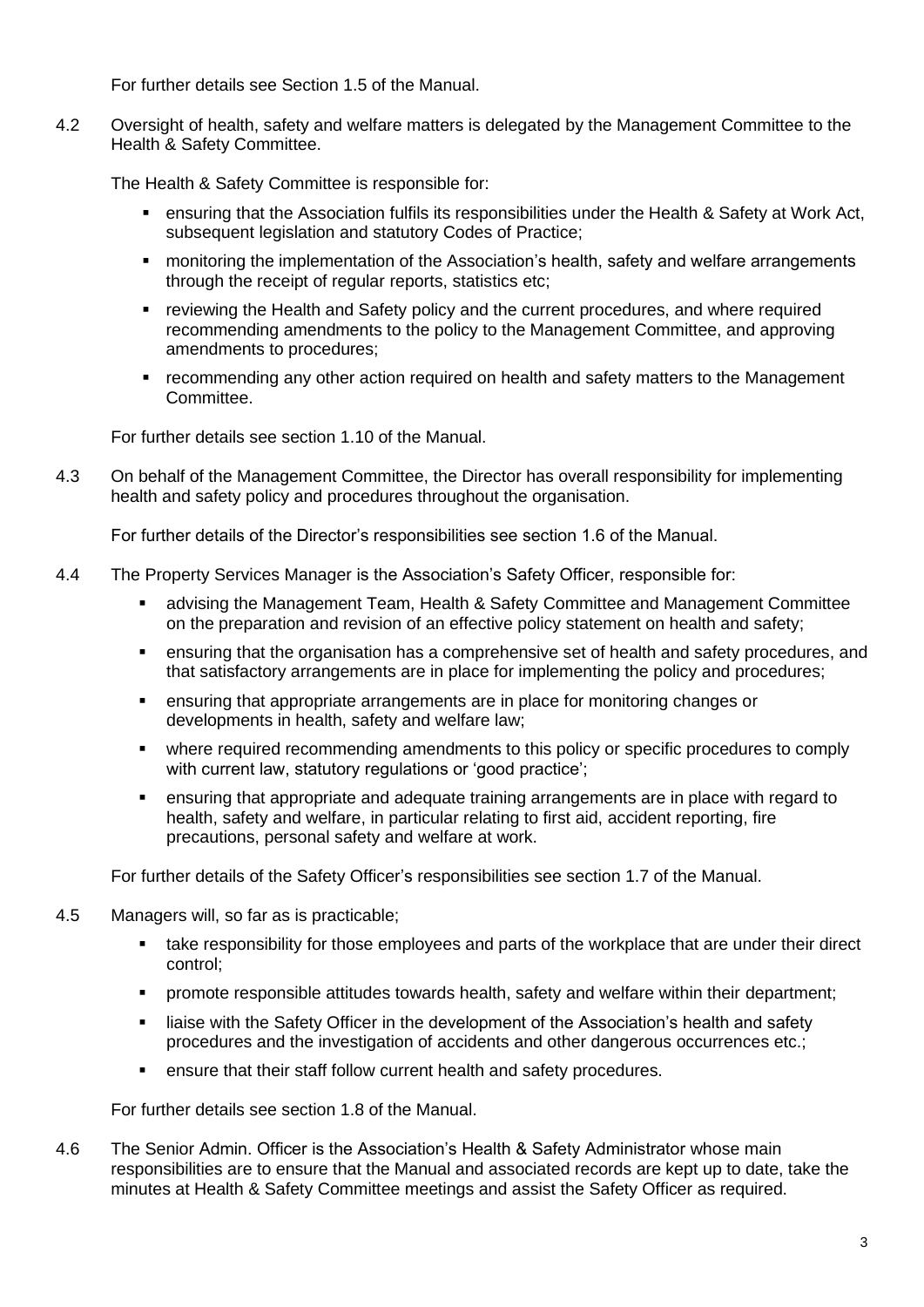For further details see section 1.11 of the Manual.

4.7 The Association's safety structure is shown in section 1.4 of the Manual.

# **5.0 IMPLEMENTATION AND REVIEW**

- 5.1 The Safety Officer (Property Services Manager) will report on health and safety matters to the Management Team every quarter and more frequently if necessary.
- 5.2 The Safety Officer will submit regular reports on health and safety matters to the Health and Safety Group
- 5.3 The Safety Officer will submit an annual report on health and safety within Prospect to the Management Committee at their November meeting.
- 5.4 Managers will review any local (departmental) health and safety procedures at least annually, and ensure that any amendments required are distributed to all staff in their section, and to the Safety Officer.
- 5.5 The Director will ensure that this policy is reviewed at least every three years by the Management Committee.

Review approved by Management Committee on 29<sup>th</sup> April 2020

Next review due by*:* April 2023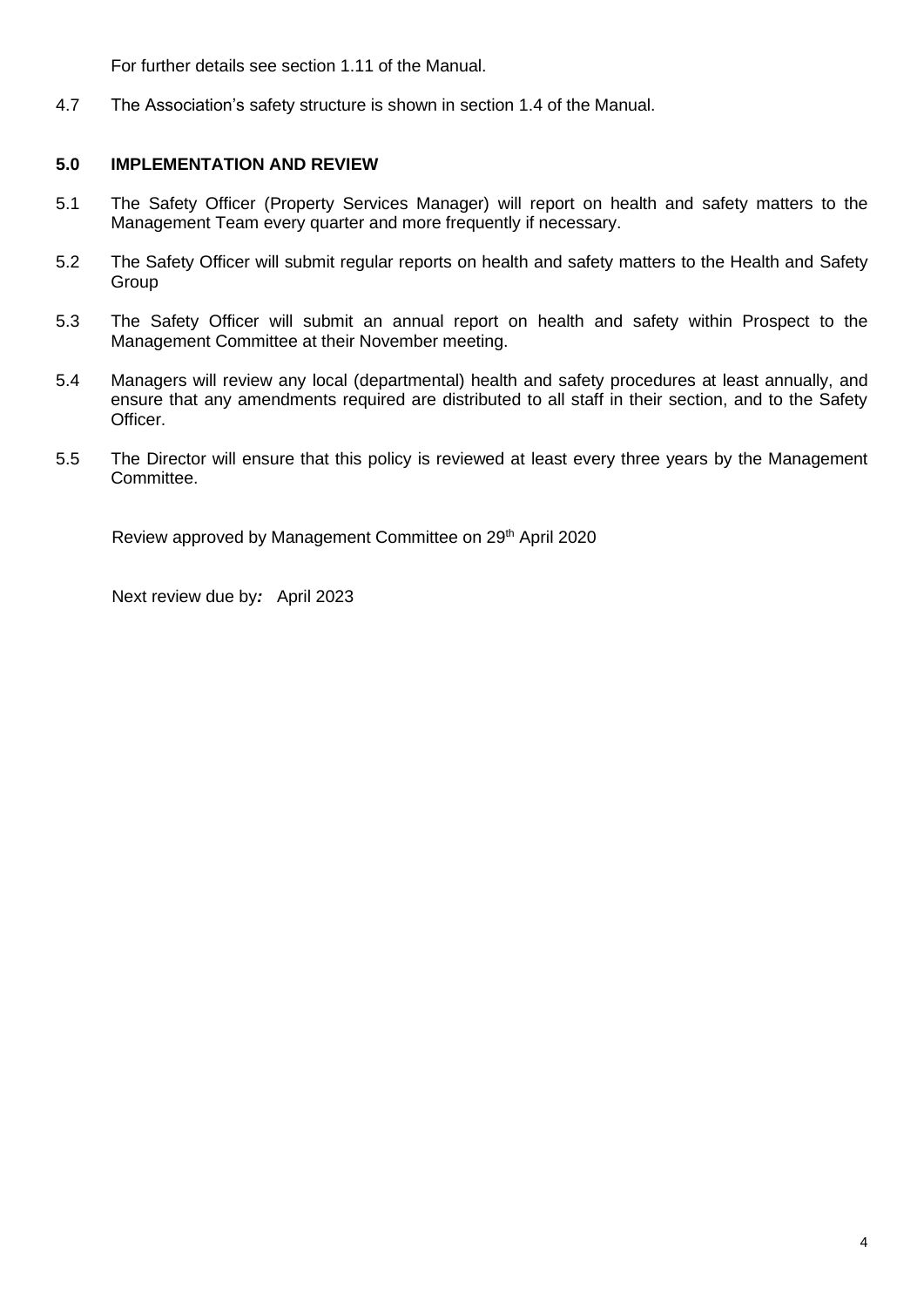# **PROSPECT EQUALITY IMPACT ASSESSMENT RECORD**

| Title of policy/ practice/ strategy | PER12 Health, Safety and Welfare Policy |                      |  |
|-------------------------------------|-----------------------------------------|----------------------|--|
| <b>Department</b>                   | <b>Property Services</b>                |                      |  |
| Who is involved in the EQIA?        | Neil Munro                              |                      |  |
| Type of policy/ practice/ strategy  | New $\Box$                              | Existing $\boxtimes$ |  |
| Date completed                      | 22 <sup>nd</sup> April 2020             |                      |  |

## **Stage 1: Screening Record**

## *What is the main purpose of the policy?*

The policy describes our general approach to health, safety and welfare at work, and the organisational arrangements for carrying this out.

## *Who will the policy benefit and how?*

The policy directly benefits all employees and it provides clear guidance for managers and their staff.

## *For each equality group, does or could the policy have a negative impact?*

| <b>Protected characteristic</b>          | <b>Negative</b> | <b>Positive/no impact</b> | Don't know |
|------------------------------------------|-----------------|---------------------------|------------|
| Age                                      |                 | $\times$                  |            |
| <b>Disability</b>                        |                 | ⊠                         |            |
| Gender reassignment                      |                 | ⊠                         |            |
| Marriage & civil partnership             |                 | ⊠                         |            |
| Pregnancy & maternity                    |                 | ⊠                         |            |
| Race                                     |                 | ⊠                         |            |
| Religion or belief (including no belief) |                 | $\boxtimes$               |            |
| <b>Sex</b>                               |                 | ⊠                         |            |
| Sexual orientation                       |                 | ⊠                         |            |

If you answered negative or don't know to the above question you should consider doing a full EQIA.

## *Are there any potential barriers to implementing the policy?*

No identified barriers.

|                          | -- | Nc |
|--------------------------|----|----|
| Is a full EQIA required? | X  |    |

## *If you answered no to the above question explain why a full EQIA is not required:*

| No impact on equalities identified: |  |
|-------------------------------------|--|
| Other:                              |  |
|                                     |  |
|                                     |  |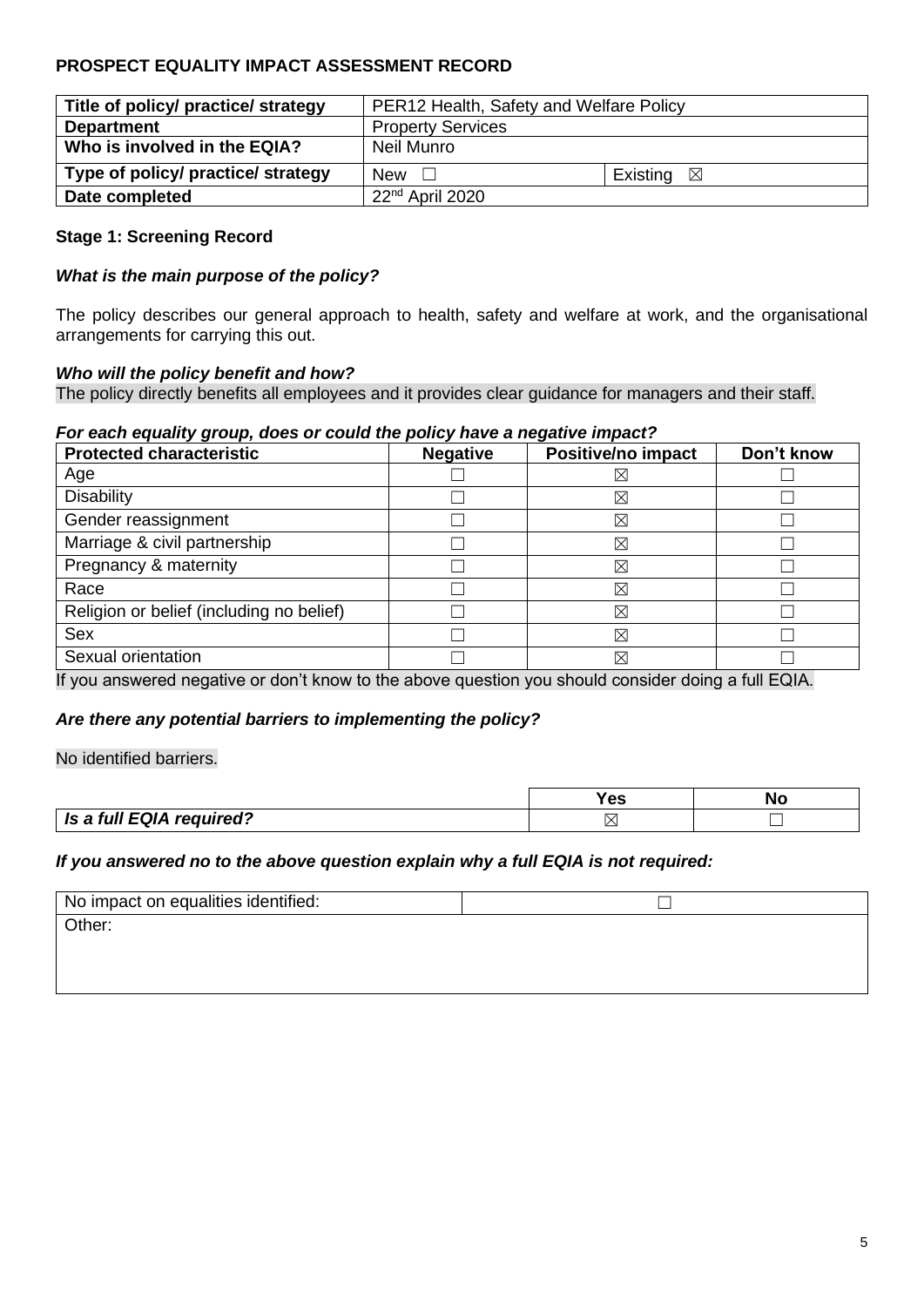# **Stage 2: Data and evidence gathering, involvement and consultation**

Include here the results of your evidence gathering, including qualitative and quantitative data and the source of that information, whether national statistics, surveys or consultations with relevant equality groups.

| <b>Source</b>                     | Qualitative<br>evidence              | evidence<br>Quantitative   | <b>Which</b><br>protected           | <b>Gaps identified/action taken</b> |
|-----------------------------------|--------------------------------------|----------------------------|-------------------------------------|-------------------------------------|
|                                   | provided                             | provided                   | characteristics are covered?        |                                     |
| information<br>Management         |                                      | staff<br>and<br>Annual     | disability,<br>gender,<br>Age,      | Membership data not collected.      |
| data                              |                                      | committee<br>equalities    | ethnicity. In some cases other      | Implementation of Cx will assist    |
|                                   |                                      | data                       | protected characteristics           | with data collection.               |
| Equalities<br>Committee,          | Equality<br>related<br><i>issues</i> |                            | Various                             |                                     |
| Working<br>Group<br>and           | identified and discussed             |                            |                                     |                                     |
| <b>Tenants Forum minutes</b>      |                                      |                            |                                     |                                     |
| complaints<br>Review<br>0f        | Tenant/service<br>user               | Statistical data on types  | All protected characteristics       | Implementation of Cx will assist    |
| received                          | experience                           | of complaint               |                                     | with data collection and analysis   |
|                                   |                                      |                            |                                     | of protected characteristics        |
| Observations/conversations        | Staff/committee/tenant/service       |                            | All protected characteristics       |                                     |
| (anecdotal)                       | user levels of understanding,        |                            |                                     |                                     |
|                                   | inclusive practice                   |                            |                                     |                                     |
| Edinburgh Census 2011             |                                      | Statistical data           | Age disability, gender, ethnicity,  | Data becoming out of date.          |
|                                   |                                      |                            | marital status, religion or belief. |                                     |
| <b>SHR</b><br>Return on<br>Annual |                                      | Statistical data on staff, | Disability, ethnicity.              |                                     |
| Charter data                      |                                      | committee<br>tenant<br>and |                                     |                                     |
|                                   |                                      | profile for RSLs           |                                     |                                     |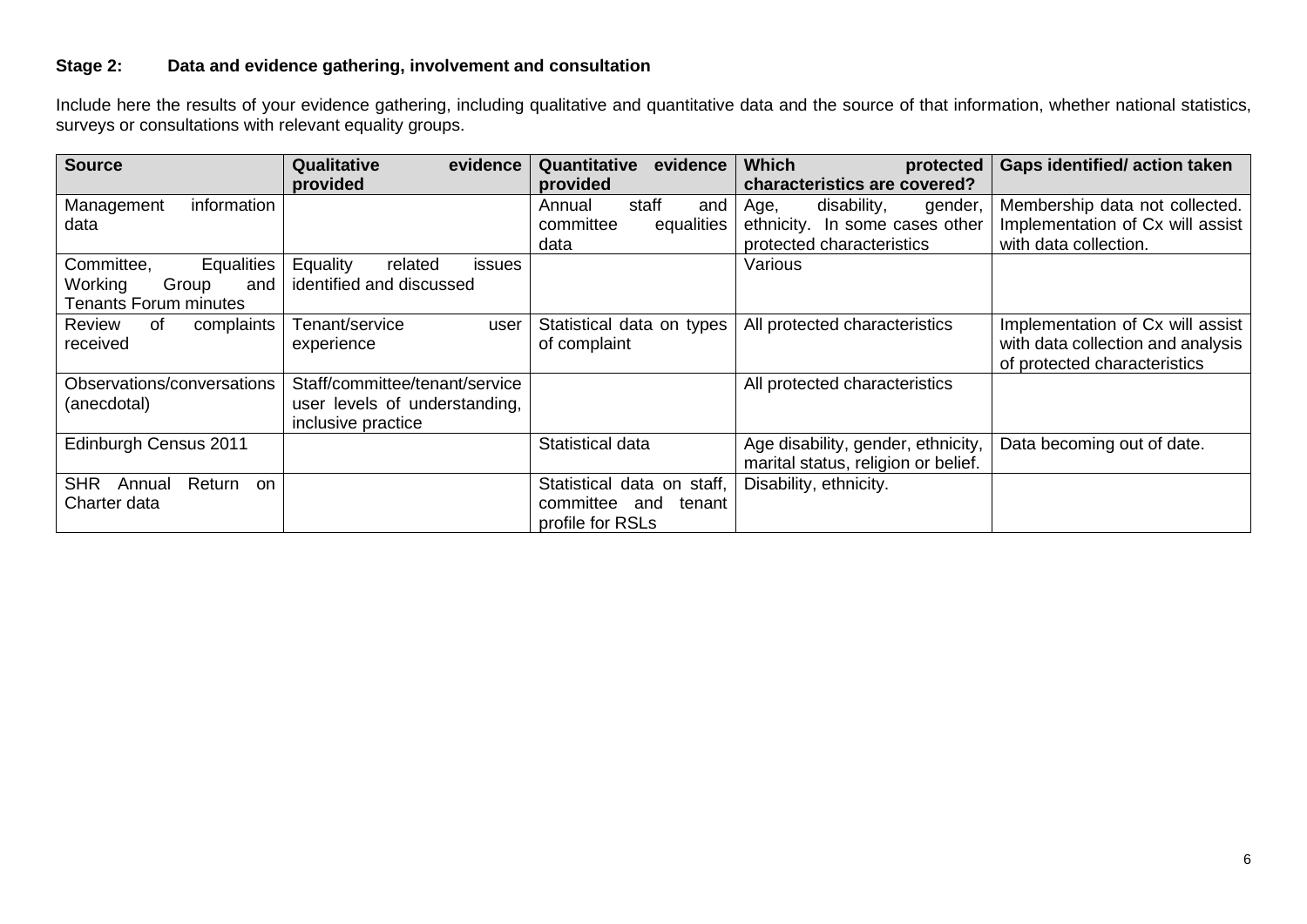#### **Stage 3: Assessing the impacts**

*How might the policy impact on people who share protected characteristics?*Include both positive and negative impacts.

| <b>Protected Characteristic</b>             | <b>Description of Impact</b>                                                                                                                                                                                                                                         |
|---------------------------------------------|----------------------------------------------------------------------------------------------------------------------------------------------------------------------------------------------------------------------------------------------------------------------|
| Age                                         | The policy covers all employees across the organisation and<br>aims to treat everyone fairly regardless of protected<br>characteristic. It seeks to ensure that there are no barriers to<br>anyone accessing and making use of the policy and related<br>procedures. |
| <b>Disability</b>                           | As above.                                                                                                                                                                                                                                                            |
| Gender reassignment                         | As above.                                                                                                                                                                                                                                                            |
| Marriage & civil partnership                | As above.                                                                                                                                                                                                                                                            |
| Pregnancy & maternity                       | As above.                                                                                                                                                                                                                                                            |
| Race                                        | As above.                                                                                                                                                                                                                                                            |
| Religion or belief (including no<br>belief) | As above.                                                                                                                                                                                                                                                            |
| Sex                                         | As above.                                                                                                                                                                                                                                                            |
| Sexual orientation                          | As above.                                                                                                                                                                                                                                                            |

#### *How does the policy promote equality of opportunity?*

The policy aims to ensure health, safety and welfare is managed in a manner that complies with all legal requirements. The welfare policy applies to all staff, regardless of any protected characteristic and as a whole the policy promotes equality of opportunity

#### *How does the policy promote good relations?*

We aim to promote a culture where employees feel valued and supported. Providing clear guidance for health, safety and welfare will ensure employees are treated fairly and in a consistent manner.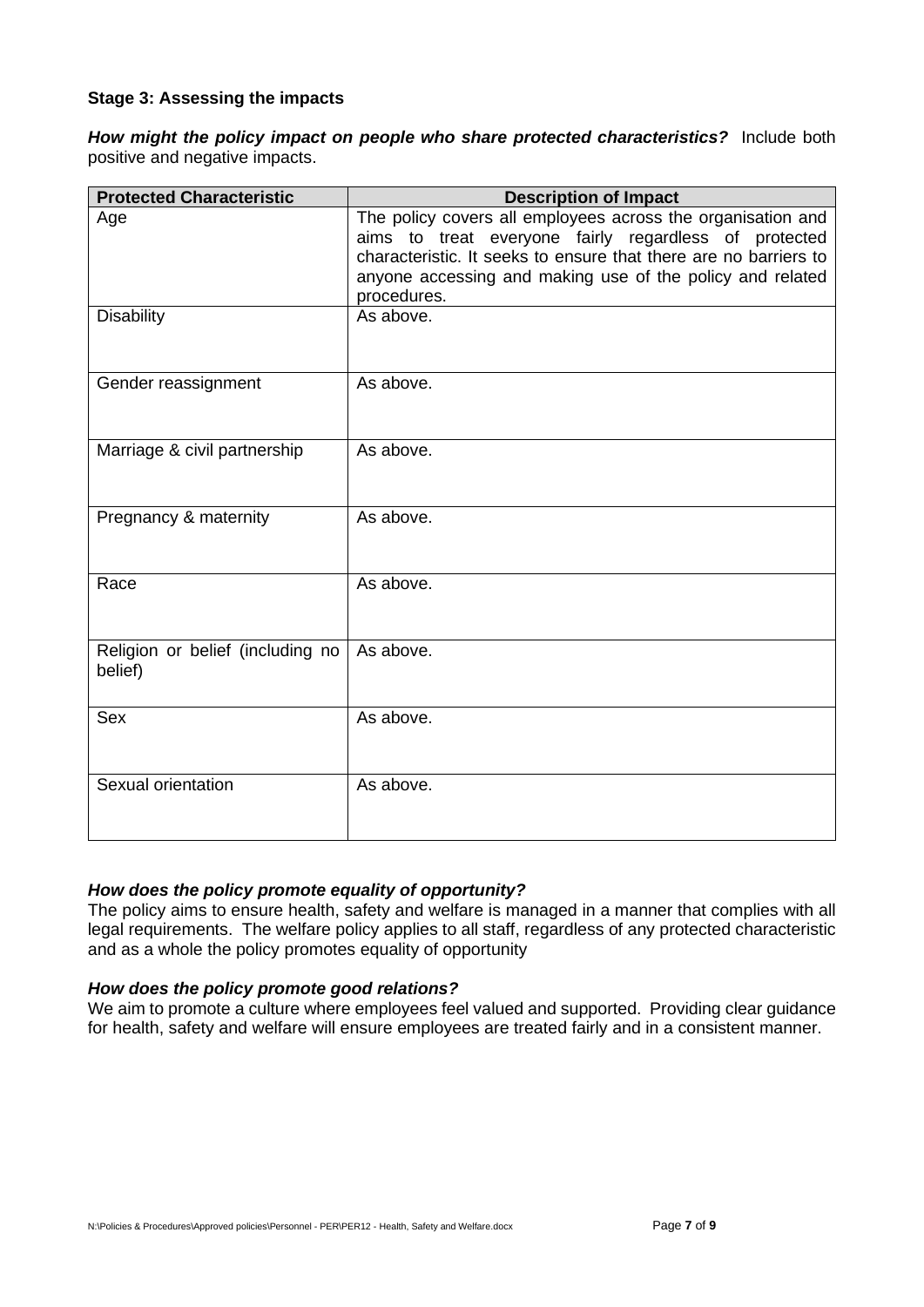## **Stage 4: Decision making and monitoring**

## *Identifying and establishing any required mitigating action*

If, following the impact analysis, you think you have identified any unlawful discrimination – direct or indirect - you must consider and set out what action will be undertaken to mitigate the negative impact.

| Does the assessment show a potential for differential impact<br>on any group(s)? | Yes. | ⊠<br><b>No</b> |
|----------------------------------------------------------------------------------|------|----------------|
| Is there potential for unlawful direct or indirect discrimination?               | Yes  | ⊠<br>No        |

#### *What arrangements could be implemented to reduce or mitigate any potential adverse or negative impacts identified?*

We will ensure we comply with health and safety requirements and where necessary we will seek professional advice from our advisors, ACS.

## *Describing how Equality Impact analysis has shaped the policy making process*

• No changes have been made to the policy as a result of the EQIA.

#### *Monitoring and Review*

This policy will be reviewed every three years.